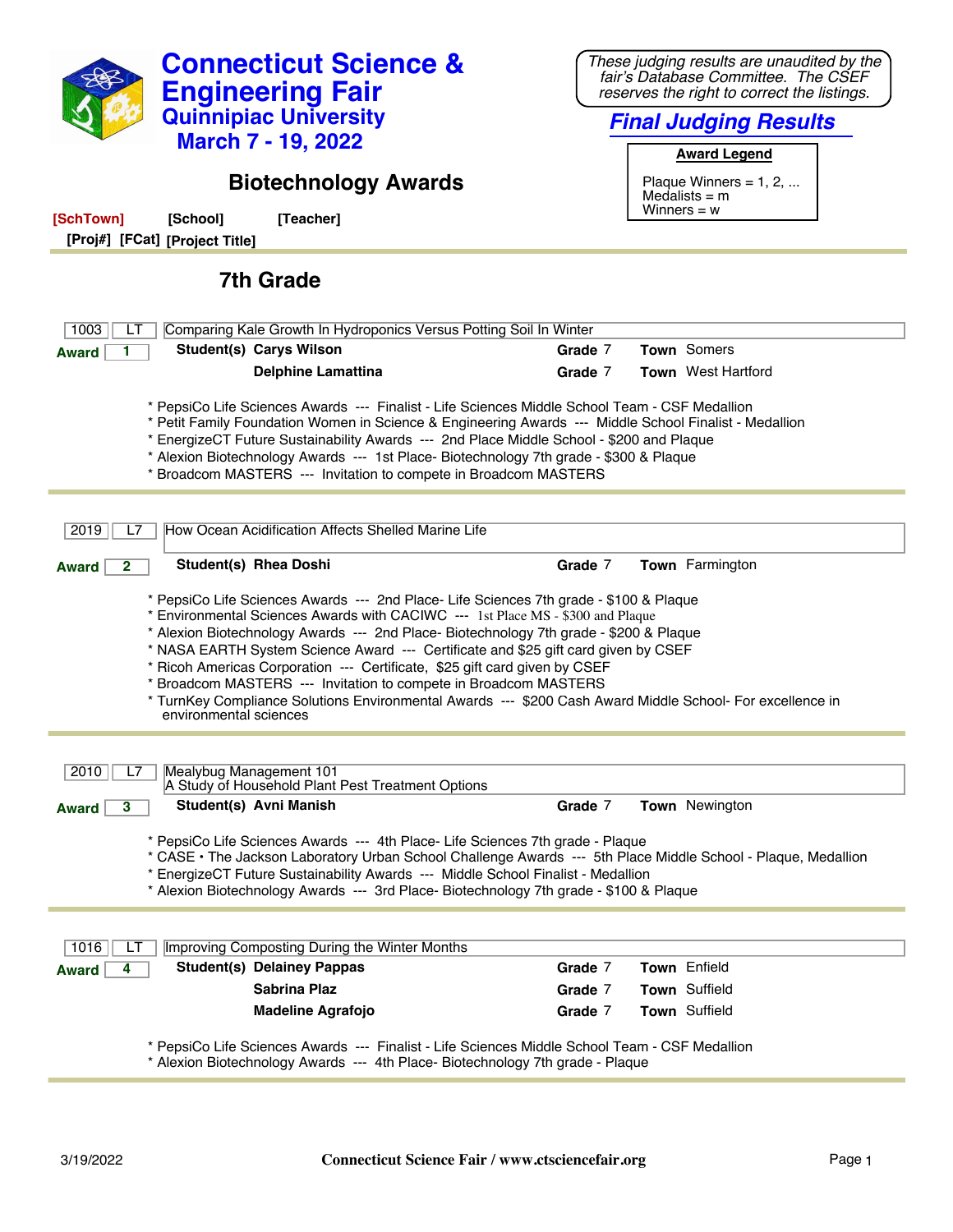| <b>Connecticut Science &amp;</b><br><b>Engineering Fair</b><br><b>Quinnipiac University</b><br><b>March 7 - 19, 2022</b><br><b>Biotechnology Awards</b><br>[SchTown]<br>[Teacher]<br>[School]<br>[Proj#] [FCat] [Project Title]                                                                                                                                                                                                                                                                                                                                                                  | These judging results are unaudited by the<br>fair's Database Committee. The CSEF<br>reserves the right to correct the listings.<br><b>Final Judging Results</b><br><b>Award Legend</b><br>Plaque Winners = $1, 2, $<br>Medalists $=$ m<br>Winners $= w$ |
|--------------------------------------------------------------------------------------------------------------------------------------------------------------------------------------------------------------------------------------------------------------------------------------------------------------------------------------------------------------------------------------------------------------------------------------------------------------------------------------------------------------------------------------------------------------------------------------------------|----------------------------------------------------------------------------------------------------------------------------------------------------------------------------------------------------------------------------------------------------------|
|                                                                                                                                                                                                                                                                                                                                                                                                                                                                                                                                                                                                  |                                                                                                                                                                                                                                                          |
| 2012<br>American Juvenile Horseshoe Crab Aquaculture                                                                                                                                                                                                                                                                                                                                                                                                                                                                                                                                             |                                                                                                                                                                                                                                                          |
| Student(s) Gianna Giovanelli<br><b>Award</b><br>5                                                                                                                                                                                                                                                                                                                                                                                                                                                                                                                                                | <b>Town</b> Westerly<br>Grade 7                                                                                                                                                                                                                          |
| * PepsiCo Life Sciences Awards --- 3rd Place- Life Sciences 7th grade - \$100 & Plaque<br>* Petit Family Foundation Women in Science & Engineering Awards --- Middle School Finalist - Medallion<br>* Alexion Biotechnology Awards --- 5th Place- Biotechnology 7th grade - Plaque<br>* Ricoh Americas Corporation --- Certificate, \$25 gift card given by CSEF<br>* Southeastern New England Marine Educators (SENEME) --- \$100 award and membership in SENEME - 1st Place<br>Junior & T-Shirt<br>* Project Oceanology --- Individual - 1 Ocean Camp slot + T-Shirt & cap, First Place Junior |                                                                                                                                                                                                                                                          |
|                                                                                                                                                                                                                                                                                                                                                                                                                                                                                                                                                                                                  |                                                                                                                                                                                                                                                          |
| Amounts of bacteria on Organic and Non-Organic fruits and vegetables<br>2003<br>L7                                                                                                                                                                                                                                                                                                                                                                                                                                                                                                               |                                                                                                                                                                                                                                                          |
| Student(s) Ilana Mezheritskiy<br><b>Award</b><br>m                                                                                                                                                                                                                                                                                                                                                                                                                                                                                                                                               | Town Avon<br>Grade 7                                                                                                                                                                                                                                     |
| * Alexion Biotechnology Awards --- Finalist - Biotechnology 7h grade - CSF Medallion                                                                                                                                                                                                                                                                                                                                                                                                                                                                                                             |                                                                                                                                                                                                                                                          |
|                                                                                                                                                                                                                                                                                                                                                                                                                                                                                                                                                                                                  |                                                                                                                                                                                                                                                          |
| Do Essential Oils Promote the Growth of Yeast Cells?<br>1001<br>LI                                                                                                                                                                                                                                                                                                                                                                                                                                                                                                                               |                                                                                                                                                                                                                                                          |
| Student(s) John Donnelly<br><b>Award</b><br>m                                                                                                                                                                                                                                                                                                                                                                                                                                                                                                                                                    | Grade 7<br>Town Suffield                                                                                                                                                                                                                                 |
| John Pereira IV                                                                                                                                                                                                                                                                                                                                                                                                                                                                                                                                                                                  | Town Enfield<br>Grade 7                                                                                                                                                                                                                                  |
| * Alexion Biotechnology Awards --- Finalist - Biotechnology 7h grade - CSF Medallion                                                                                                                                                                                                                                                                                                                                                                                                                                                                                                             |                                                                                                                                                                                                                                                          |
|                                                                                                                                                                                                                                                                                                                                                                                                                                                                                                                                                                                                  |                                                                                                                                                                                                                                                          |
| 2016<br>Are You "Bready" For Some Mold?                                                                                                                                                                                                                                                                                                                                                                                                                                                                                                                                                          |                                                                                                                                                                                                                                                          |
| Student(s) Maria Victoria Triantafyllos<br><b>Award</b><br>m                                                                                                                                                                                                                                                                                                                                                                                                                                                                                                                                     | Town Stamford<br>Grade 7                                                                                                                                                                                                                                 |
| * PepsiCo Life Sciences Awards --- 5rd Place- Life Sciences 7th grade - Plaque<br>* Alexion Biotechnology Awards --- Finalist - Biotechnology 7h grade - CSF Medallion                                                                                                                                                                                                                                                                                                                                                                                                                           |                                                                                                                                                                                                                                                          |
|                                                                                                                                                                                                                                                                                                                                                                                                                                                                                                                                                                                                  |                                                                                                                                                                                                                                                          |
| Best Plants For Short Term Growth<br>1009                                                                                                                                                                                                                                                                                                                                                                                                                                                                                                                                                        |                                                                                                                                                                                                                                                          |
| <b>Student(s) Elliot Nerenberg</b><br><b>Award</b><br>m                                                                                                                                                                                                                                                                                                                                                                                                                                                                                                                                          | Town Stamford<br>Grade 7                                                                                                                                                                                                                                 |
| Sheldon Heyman                                                                                                                                                                                                                                                                                                                                                                                                                                                                                                                                                                                   | Grade 7<br>Town Westport                                                                                                                                                                                                                                 |
| * Alexion Biotechnology Awards --- Finalist - Biotechnology 7h grade - CSF Medallion                                                                                                                                                                                                                                                                                                                                                                                                                                                                                                             |                                                                                                                                                                                                                                                          |
|                                                                                                                                                                                                                                                                                                                                                                                                                                                                                                                                                                                                  |                                                                                                                                                                                                                                                          |
| How Do Small Amounts of Sodium Chloride Affect the Growth of Brassica Rapa (Mustard Plants)<br>2014<br>L7                                                                                                                                                                                                                                                                                                                                                                                                                                                                                        |                                                                                                                                                                                                                                                          |
| Student(s) Joshua Schwartz<br><b>Award</b><br>m                                                                                                                                                                                                                                                                                                                                                                                                                                                                                                                                                  | Town Stamford<br>Grade 7                                                                                                                                                                                                                                 |
| * Alexion Biotechnology Awards --- Finalist - Biotechnology 7h grade - CSF Medallion<br>* U.S. Agency for International Development (USAID) --- Certificate and \$25 gift card given by CSEF                                                                                                                                                                                                                                                                                                                                                                                                     |                                                                                                                                                                                                                                                          |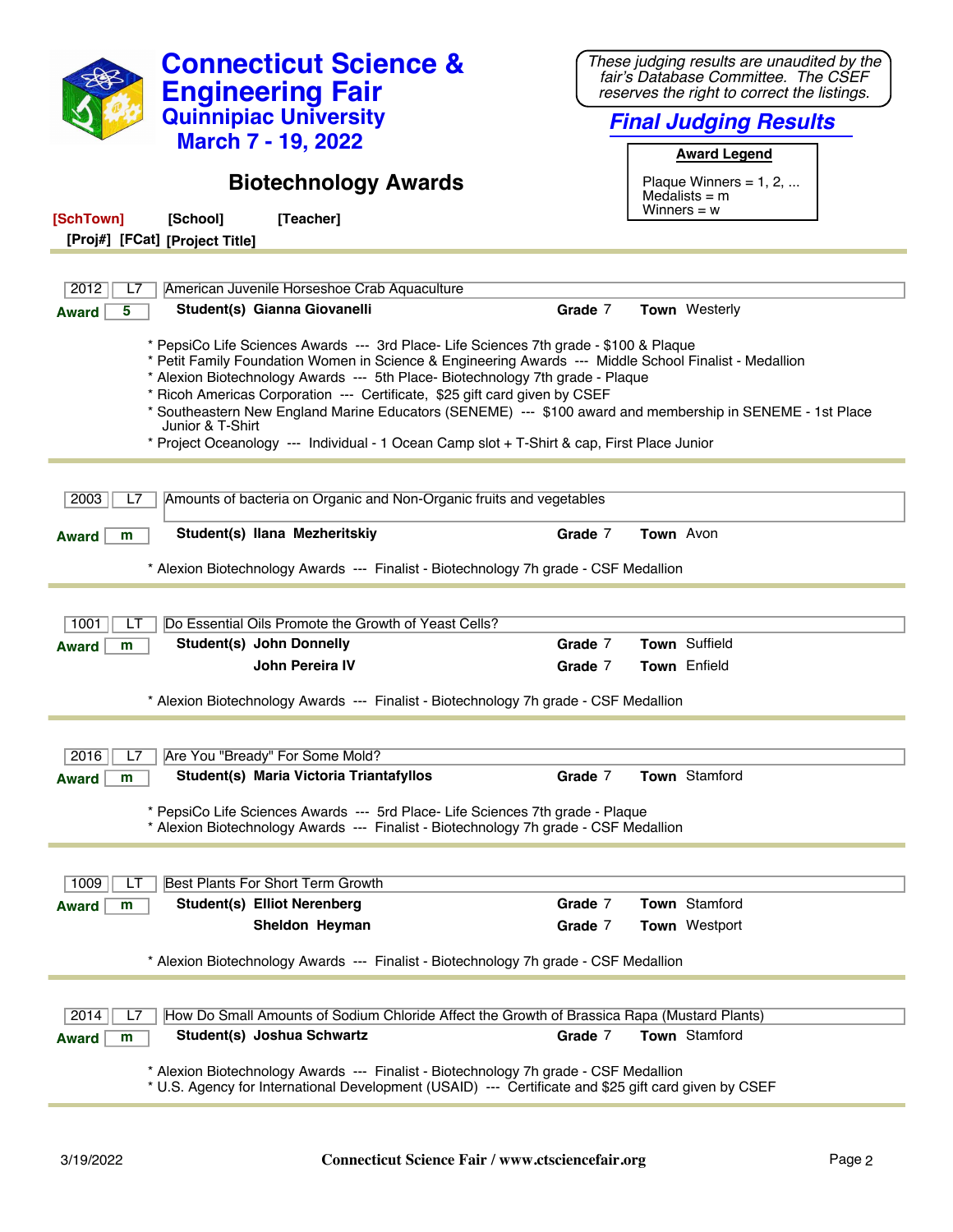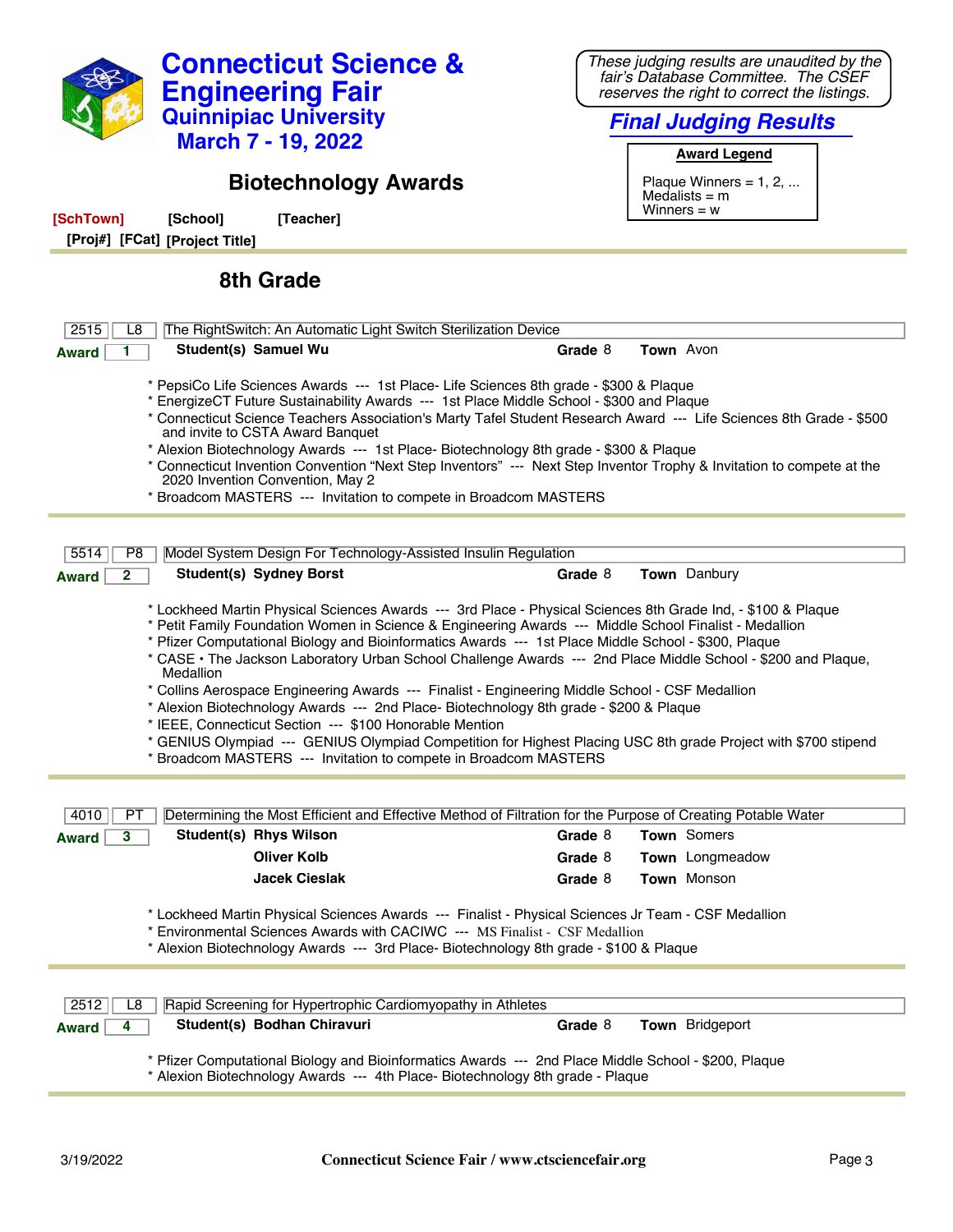|                                                                                                                                                                                                                                                                                                                                                                                                                                                         |                                        | <b>Connecticut Science &amp;</b><br><b>Engineering Fair</b><br><b>Quinnipiac University</b><br><b>March 7 - 19, 2022</b>                                                                           |  |         | These judging results are unaudited by the<br>fair's Database Committee. The CSEF<br>reserves the right to correct the listings.<br><b>Final Judging Results</b><br><b>Award Legend</b> |
|---------------------------------------------------------------------------------------------------------------------------------------------------------------------------------------------------------------------------------------------------------------------------------------------------------------------------------------------------------------------------------------------------------------------------------------------------------|----------------------------------------|----------------------------------------------------------------------------------------------------------------------------------------------------------------------------------------------------|--|---------|-----------------------------------------------------------------------------------------------------------------------------------------------------------------------------------------|
| [SchTown]<br>[Proj#] [FCat] [Project Title]                                                                                                                                                                                                                                                                                                                                                                                                             | [School]                               | <b>Biotechnology Awards</b><br>[Teacher]                                                                                                                                                           |  |         | Plaque Winners = $1, 2, $<br>Medalists $=$ m<br>Winners $= w$                                                                                                                           |
| 4013<br>PТ                                                                                                                                                                                                                                                                                                                                                                                                                                              |                                        | Benefit of Granular and Mesh Filters on Concentrations of Microplastics in Water                                                                                                                   |  |         |                                                                                                                                                                                         |
| 5                                                                                                                                                                                                                                                                                                                                                                                                                                                       |                                        | Student(s) Krrish Brahmkshatriya                                                                                                                                                                   |  | Grade 8 | Town Danbury                                                                                                                                                                            |
| <b>Award</b>                                                                                                                                                                                                                                                                                                                                                                                                                                            |                                        | <b>Benjamin Miller</b>                                                                                                                                                                             |  | Grade 8 | Town Danbury                                                                                                                                                                            |
|                                                                                                                                                                                                                                                                                                                                                                                                                                                         |                                        | <b>Alexander Herzegovitch</b>                                                                                                                                                                      |  | Grade 8 | Town Danbury                                                                                                                                                                            |
| 5504<br>P <sub>8</sub><br><b>Award</b><br>m                                                                                                                                                                                                                                                                                                                                                                                                             | School<br><b>Electrolyte Challenge</b> | * Environmental Sciences Awards with CACIWC --- MS Finalist - CSF Medallion<br>* Alexion Biotechnology Awards --- 5th Place- Biotechnology 8th grade - Plaque<br><b>Student(s) Hailey Greasley</b> |  | Grade 8 | * John S. Kendall Memorial Awards --- \$300 John S. Kendall Award for Excellence In Mechanical Engineering - Middle<br>Town Naugatuck                                                   |
|                                                                                                                                                                                                                                                                                                                                                                                                                                                         |                                        | * Alexion Biotechnology Awards --- Finalist - Biotechnology 8th grade - CSF Medallion<br>* American Society of Safety Professionals, CT Valley Chapter --- \$150 grade 7-8 project                 |  |         |                                                                                                                                                                                         |
| 5510<br>P <sub>8</sub>                                                                                                                                                                                                                                                                                                                                                                                                                                  |                                        | The Effects of Ice Mitigation Strategies on Livestock Waterers                                                                                                                                     |  |         |                                                                                                                                                                                         |
| <b>Award</b><br>m                                                                                                                                                                                                                                                                                                                                                                                                                                       |                                        | Student(s) Sophia Blumenreich                                                                                                                                                                      |  | Grade 8 | Town Danbury                                                                                                                                                                            |
| * Lockheed Martin Physical Sciences Awards --- 2nd Place - Physical Sciences 8th Grade Ind. - \$200 & Plaque<br>* CASE • The Jackson Laboratory Urban School Challenge Awards --- Middle School Finalist - Medallion<br>Alexion Biotechnology Awards --- Finalist - Biotechnology 8th grade - CSF Medallion<br>* J.A. Augustine Award --- \$100 for excellence in physical sciences<br>* Broadcom MASTERS --- Invitation to compete in Broadcom MASTERS |                                        |                                                                                                                                                                                                    |  |         |                                                                                                                                                                                         |
| 1014<br>LI                                                                                                                                                                                                                                                                                                                                                                                                                                              |                                        | Sodium Bicarbonate as a Cost Effective Method for Raising the pH of Soil                                                                                                                           |  |         |                                                                                                                                                                                         |
| <b>Award</b><br>m                                                                                                                                                                                                                                                                                                                                                                                                                                       |                                        | <b>Student(s) Lainey Czerwiec</b>                                                                                                                                                                  |  | Grade 8 | Town Feeding Hills                                                                                                                                                                      |
|                                                                                                                                                                                                                                                                                                                                                                                                                                                         |                                        | <b>Olivia Keise</b>                                                                                                                                                                                |  | Grade 8 | Town South Windsor                                                                                                                                                                      |
|                                                                                                                                                                                                                                                                                                                                                                                                                                                         |                                        | <b>Bridget Kelly</b>                                                                                                                                                                               |  | Grade 8 | Town Enfield                                                                                                                                                                            |
|                                                                                                                                                                                                                                                                                                                                                                                                                                                         |                                        | * Alexion Biotechnology Awards --- Finalist - Biotechnology 8th grade - CSF Medallion                                                                                                              |  |         |                                                                                                                                                                                         |

\* U.S. Agency for International Development (USAID) --- Certificate and \$25 gift card given by CSEF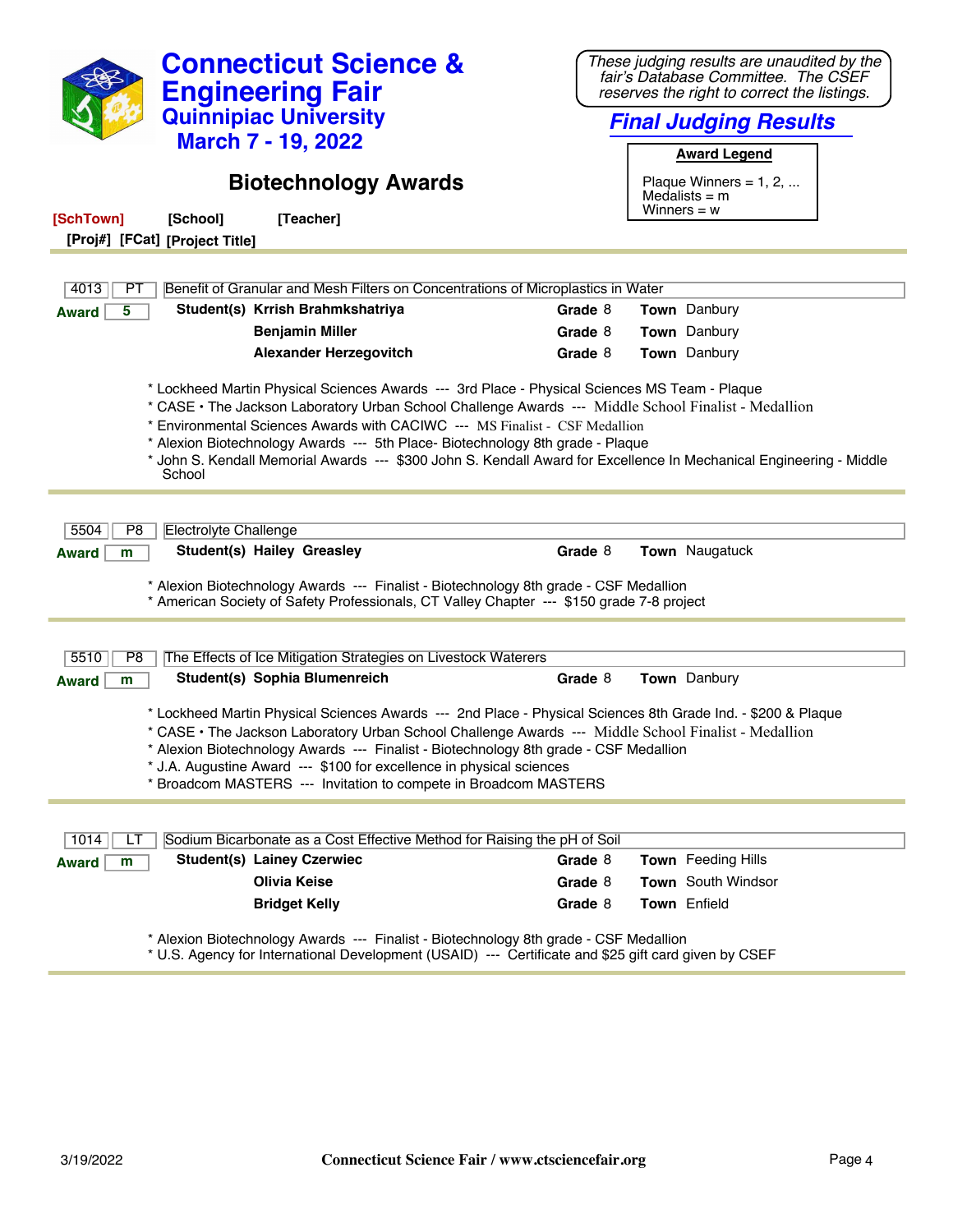| <b>Connecticut Science &amp;</b><br><b>Engineering Fair</b><br><b>Quinnipiac University</b><br><b>March 7 - 19, 2022</b><br><b>Biotechnology Awards</b><br>[SchTown]<br>[School]<br>[Teacher]<br>[Proj#] [FCat] [Project Title]                                                                                                                                                                                                                                                                                                                                                                                                                                         | These judging results are unaudited by the<br>fair's Database Committee. The CSEF<br>reserves the right to correct the listings.<br><b>Final Judging Results</b><br><b>Award Legend</b><br>Plaque Winners = $1, 2, $<br>Medalists $=$ m<br>Winners = $w$ |
|-------------------------------------------------------------------------------------------------------------------------------------------------------------------------------------------------------------------------------------------------------------------------------------------------------------------------------------------------------------------------------------------------------------------------------------------------------------------------------------------------------------------------------------------------------------------------------------------------------------------------------------------------------------------------|----------------------------------------------------------------------------------------------------------------------------------------------------------------------------------------------------------------------------------------------------------|
|                                                                                                                                                                                                                                                                                                                                                                                                                                                                                                                                                                                                                                                                         |                                                                                                                                                                                                                                                          |
| Optimum Composting For Eisenia fetida<br>1002<br>LТ                                                                                                                                                                                                                                                                                                                                                                                                                                                                                                                                                                                                                     |                                                                                                                                                                                                                                                          |
| <b>Student(s) Sage Pierce</b><br><b>Award</b><br>m                                                                                                                                                                                                                                                                                                                                                                                                                                                                                                                                                                                                                      | Town Enfield<br>Grade 8                                                                                                                                                                                                                                  |
| <b>Catherine Wilcox</b>                                                                                                                                                                                                                                                                                                                                                                                                                                                                                                                                                                                                                                                 | Grade 8<br><b>Town</b> Enfield                                                                                                                                                                                                                           |
| * Alexion Biotechnology Awards --- Finalist - Biotechnology 8th grade - CSF Medallion<br>* Connecticut Science Supervisors Association --- \$125 for a middle school project<br>* NYUC Pony Club Equine or Animal Science Award --- \$100 Cash Award or excellence in equine studies                                                                                                                                                                                                                                                                                                                                                                                    |                                                                                                                                                                                                                                                          |
| 5515<br>iAAA band (Impact-absorbing and alerting band)<br>P8                                                                                                                                                                                                                                                                                                                                                                                                                                                                                                                                                                                                            |                                                                                                                                                                                                                                                          |
| Student(s) Ravindu Karunaratne<br><b>Award</b><br>m                                                                                                                                                                                                                                                                                                                                                                                                                                                                                                                                                                                                                     | Grade 8<br>Town Hamden                                                                                                                                                                                                                                   |
| * Alexion Biotechnology Awards --- Finalist - Biotechnology 8th grade - CSF Medallion<br>* Lemelson Early Inventor Award --- Certificate & \$100 cash award from Lemelson Foundation<br>* American Society of Safety Professionals, CT Valley Chapter --- \$150 grade 7-8 project                                                                                                                                                                                                                                                                                                                                                                                       |                                                                                                                                                                                                                                                          |
| <b>High School</b>                                                                                                                                                                                                                                                                                                                                                                                                                                                                                                                                                                                                                                                      |                                                                                                                                                                                                                                                          |
| 3117<br>Development of a Home N-Terminal Pro-Brain Natriuretic Peptide Assay for the Diagnosis of Congestive Heart Failure.<br>LS                                                                                                                                                                                                                                                                                                                                                                                                                                                                                                                                       |                                                                                                                                                                                                                                                          |
| Student(s) Maya Chiravuri<br><b>Award</b>                                                                                                                                                                                                                                                                                                                                                                                                                                                                                                                                                                                                                               | Grade 11<br><b>Town</b> Bridgeport                                                                                                                                                                                                                       |
| * PepsiCo Life Sciences Awards --- 3rd Place- Life Sciences Senior High - \$200 & Plaque<br>* Alexion Biotechnology Awards --- 1st Place- Biotechnology Senior High - \$500 & Plaque<br>* Society for In Vitro Biology --- Certificate and \$25 gift card given by CSEF                                                                                                                                                                                                                                                                                                                                                                                                 |                                                                                                                                                                                                                                                          |
| Design of a Novel, Dual-Functioning Tissue Plasminogen Activator and Anticoagulant Therapeutic for Rapid Ischemic<br>3030<br>LS<br>Stroke Treatment                                                                                                                                                                                                                                                                                                                                                                                                                                                                                                                     |                                                                                                                                                                                                                                                          |
| Student(s) Ambika Grover<br>2<br><b>Award</b>                                                                                                                                                                                                                                                                                                                                                                                                                                                                                                                                                                                                                           | Town Riverside<br>Grade 11                                                                                                                                                                                                                               |
| * PepsiCo Life Sciences Awards --- 1st Place- Life Sciences Senior High - \$500 & Plaque<br>* Collins Aerospace Engineering Awards --- 1st Place- Engineering Senior High- \$500 & Plaque<br>* H. Joseph Gerber Award of Excellence presented by the Connecticut Academy of Science and Engineering --- Life<br>Sciences Senior 1st HS- \$1,000, Solid Silver Medal of Excellence, Invite to CASE Annual Mtg<br>* Alexion Biotechnology Awards --- 2nd Place- Biotechnology Senior High - \$300 & Plaque<br>* U.S. Metric Association --- Certificate & \$25 gift card given by CSEF<br>* Society for In Vitro Biology --- Certificate and \$25 gift card given by CSEF |                                                                                                                                                                                                                                                          |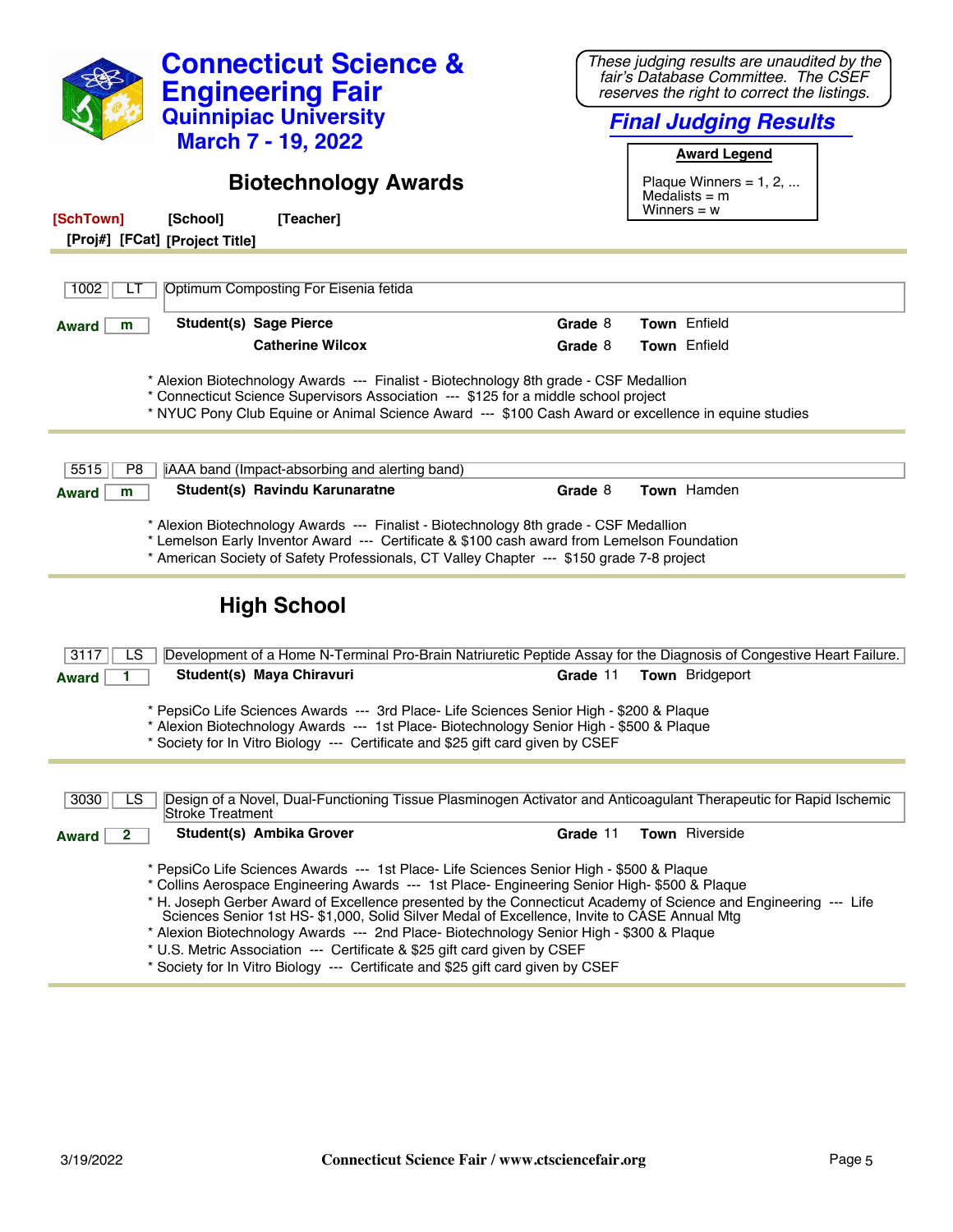| <b>Connecticut Science &amp;</b><br><b>Engineering Fair</b><br><b>Quinnipiac University</b><br><b>March 7 - 19, 2022</b><br><b>Biotechnology Awards</b>                                                                                                                                                                                                                                                                                                                                                                                                          | These judging results are unaudited by the<br>fair's Database Committee. The CSEF<br>reserves the right to correct the listings.<br><b>Final Judging Results</b><br><b>Award Legend</b><br>Plaque Winners = $1, 2, $<br>Medalists $=$ m<br>Winners $= w$ |  |
|------------------------------------------------------------------------------------------------------------------------------------------------------------------------------------------------------------------------------------------------------------------------------------------------------------------------------------------------------------------------------------------------------------------------------------------------------------------------------------------------------------------------------------------------------------------|----------------------------------------------------------------------------------------------------------------------------------------------------------------------------------------------------------------------------------------------------------|--|
| [SchTown]<br>[School]<br>[Teacher]                                                                                                                                                                                                                                                                                                                                                                                                                                                                                                                               |                                                                                                                                                                                                                                                          |  |
| [Proj#] [FCat] [Project Title]                                                                                                                                                                                                                                                                                                                                                                                                                                                                                                                                   |                                                                                                                                                                                                                                                          |  |
| 3025<br>Rapid, Visual Detection of Benadryl Cocktails via Competitive, Amine-Responsive Fluorophores<br>LS                                                                                                                                                                                                                                                                                                                                                                                                                                                       |                                                                                                                                                                                                                                                          |  |
| <b>Student(s) Angelina Fogarty</b><br>3<br><b>Award</b>                                                                                                                                                                                                                                                                                                                                                                                                                                                                                                          | Grade 11<br>Town old greenwich                                                                                                                                                                                                                           |  |
| * Stanley Black & Decker Applied Technology Awards --- Senior High Finalist - Medallion<br>* Collins Aerospace Engineering Awards --- Finalist - Engineering High School - CSF Medallion<br>* Alexion Biotechnology Awards --- 3rd Place- Biotechnology Senior High - \$300 & Plaque<br>* Connecticut Science Supervisors Association --- \$125 for a high school project                                                                                                                                                                                        |                                                                                                                                                                                                                                                          |  |
| Development of Readily Accessible Machine Learning Diagnostics for Early Stage Mild TBI using Eye Tracking<br>3091<br>LS<br>Methods                                                                                                                                                                                                                                                                                                                                                                                                                              |                                                                                                                                                                                                                                                          |  |
| <b>Student(s) Ashley Malkin</b><br><b>Award</b>                                                                                                                                                                                                                                                                                                                                                                                                                                                                                                                  | Grade 9<br><b>Town</b> Greenwich                                                                                                                                                                                                                         |  |
| * PepsiCo Life Sciences Awards --- 5th Place- Life Sciences Senior High - Plaque<br>* Computer Science Awards --- 1st Place High School - \$400, Plaque<br>* Alexion Biotechnology Awards --- 4th Place- Biotechnology Senior High - Plaque                                                                                                                                                                                                                                                                                                                      |                                                                                                                                                                                                                                                          |  |
| Design of a Wearable, Skin-Specific UVB Sensor for Instantaneous Detection of Skin-Damaging Radiation<br>3063<br>LS                                                                                                                                                                                                                                                                                                                                                                                                                                              |                                                                                                                                                                                                                                                          |  |
| Student(s) Yurika Sakai<br>5<br><b>Award</b>                                                                                                                                                                                                                                                                                                                                                                                                                                                                                                                     | <b>Town</b> Greenwich<br>Grade 11                                                                                                                                                                                                                        |  |
| * Collins Aerospace Engineering Awards --- Finalist - Engineering High School - CSF Medallion<br>* Alexion Biotechnology Awards --- 5th Place- Biotechnology Senior High - Plaque<br>* U.S. Metric Association --- Certificate & \$25 gift card given by CSEF<br>* American Society of Safety Professionals, CT Valley Chapter --- \$200 grade 9-12 project<br>* University of Connecticut Academic Excellence Scholarship --- Academic Excellence Life Sciences scholarship<br>* Jon Stone Memorial Award --- Jon Stone Award for Innovative Engineering- \$100 |                                                                                                                                                                                                                                                          |  |
| Inhibition of Covid-19 Induced Cell Inflammation via R-954 B1R Antagonist Disruption of the Bradykinin Storm<br>3107<br>LS                                                                                                                                                                                                                                                                                                                                                                                                                                       |                                                                                                                                                                                                                                                          |  |
| <b>Student(s) Ella Moore</b><br><b>Award</b><br>m                                                                                                                                                                                                                                                                                                                                                                                                                                                                                                                | Grade 12<br><b>Town</b> Greenwich                                                                                                                                                                                                                        |  |
| * Alexion Biotechnology Awards --- Finalist - Biotechnology Senior High - CSF Medallion                                                                                                                                                                                                                                                                                                                                                                                                                                                                          |                                                                                                                                                                                                                                                          |  |
| Drosophila melanogaster locomotion, myonuclei size, and myonuclei position are affected by differential gene<br>3096<br>LS.<br>expression                                                                                                                                                                                                                                                                                                                                                                                                                        |                                                                                                                                                                                                                                                          |  |
| Student(s) Giovanna Armetta<br><b>Award</b><br>m                                                                                                                                                                                                                                                                                                                                                                                                                                                                                                                 | Town Stamford<br>Grade 12                                                                                                                                                                                                                                |  |
| * Alexion Biotechnology Awards --- Finalist - Biotechnology Senior High - CSF Medallion                                                                                                                                                                                                                                                                                                                                                                                                                                                                          |                                                                                                                                                                                                                                                          |  |
| The essential 23S rRNA methyltransferase rv3579c confers intrinsic macrolide resistance in Mycobacterium<br>3071<br>LS<br>tuberculosis                                                                                                                                                                                                                                                                                                                                                                                                                           |                                                                                                                                                                                                                                                          |  |
| <b>Student(s) Yuriy Sandmeier</b><br><b>Award</b><br>m                                                                                                                                                                                                                                                                                                                                                                                                                                                                                                           | Grade 11<br><b>Town</b> New Rochelle                                                                                                                                                                                                                     |  |
| * Alexion Biotechnology Awards --- Finalist - Biotechnology Senior High - CSF Medallion                                                                                                                                                                                                                                                                                                                                                                                                                                                                          |                                                                                                                                                                                                                                                          |  |